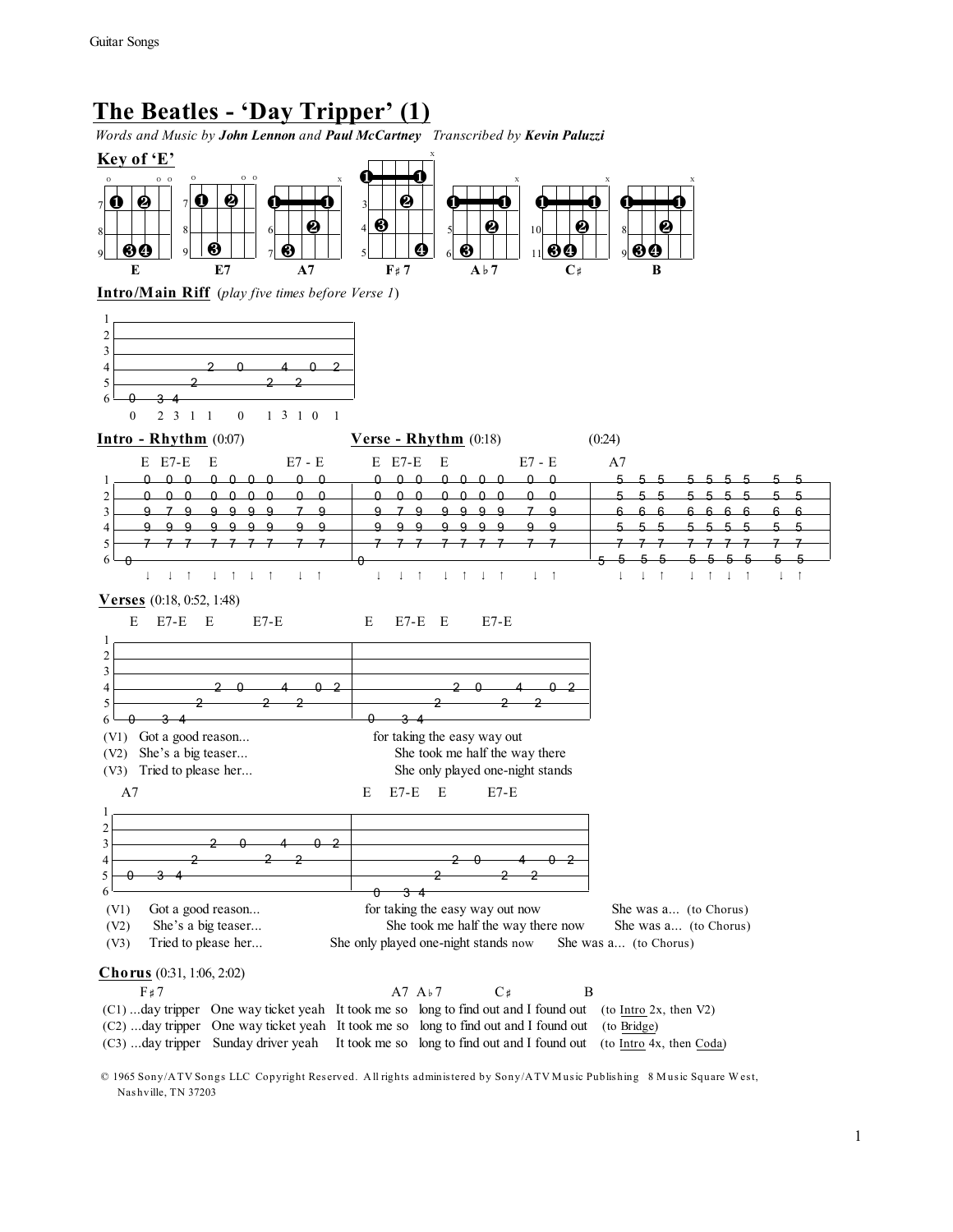# **'Day Tripper' - Performance Notes (1)**

With the classic opening riff played by George Harrison, *'Day Tripper'* also features some unique chord voicings played on rhythm guitar played by John Lennon. This lesson will focus on the essential lead and rhythm guitar parts played throughout the Intro, Verse, and Chorus sections.

### **Intro**

This signature guitar riff is an example of applying *ostinato*, which is a technique of repeating the same riff throughout a progression while building around it with additional melodies and rhythms. Other instruments are layered over the riff as it repeats, with the bass guitar added in on the second measure, rhythm guitar and tambourine added on the third measure, and drums added on the fifth measure.

When playing the main riff, keep the fretting hand steady and in position by using the finger numbers shown below the tab. The first finger will temporarily flatten across the second fret to fret the two notes played consecutively along the second fret.

#### **Intro - Rhythm** (0:07)

Both the 'E' and 'E7' are unique chord shapes *(Note the open strings combined with the fretted notes)*. The fourth/'pinky' finger simply lifts off the fourth string *(where the second finger is 'anchored')* to switch to 'E7'.

The initial *'x'* in each measure can either be a palm-mute or an 'E' note *(open sixth string)* played along with the first beat.

There is no consistent strum pattern for the rhythm guitar. The only consistent rhythm is with the drums. A suggested strum pattern is shown for the rhythm guitar on the Tab. This rhythm can also be 'spokenout' as: '*bass - da-dun-da - da-da-da-da - da-dun-da* ' *('bass' = the bass drum beat, and the 'dun' = 'E7'.)* 

### **Verse** (0:18, 0:52, 1:48) **Example**

Both lead and rhythm guitar parts follow a *'I-IV-I' progression***,** with the main riff shifting up one string for the 'A' (*'IV'*) section while the rhythm guitar shifts to 'A7'. An alternate strum pattern for the 'A' section *(which follows the 'E-E7' section)* is shown right.

|   | $A$ A7-A $A$ |  |  | $A7 - A$ |  |                                                             |  |  |
|---|--------------|--|--|----------|--|-------------------------------------------------------------|--|--|
|   |              |  |  |          |  |                                                             |  |  |
|   |              |  |  |          |  | $5\quad 5\quad 5\quad 5\quad 5\quad 5\quad 5\quad 5\quad 5$ |  |  |
| 3 |              |  |  |          |  |                                                             |  |  |
|   |              |  |  |          |  | 7 5 7 7 7 7 7 5 7                                           |  |  |
|   |              |  |  |          |  | -7777-77                                                    |  |  |
|   |              |  |  |          |  |                                                             |  |  |
|   |              |  |  |          |  |                                                             |  |  |
|   |              |  |  |          |  | 1 1 1 1 1 1 1 1 1                                           |  |  |

#### **Chorus** (0:31, 1:06, 2:02) **Example**

On the original recording, the fourth finger is used to *extend* the 'F<sup>#7'</sup> chord on the second string, however, a standard seventh chord shape *(shown right)* can be played without the extension with no real noticeable difference in sound.

There is no consistent strum pattern for the Chorus. When playing along with drums, a more 'choppy' feel can be played via palm-m uting. A suggested rhythm pattern is shown below:

 $\mathbf{F}$ #7 **B / / / / / - / / / / / - / / / / / - / / / / / - / / / / / - / / / / / - / / / / / - / / / / / 1-2 1-2-3....**

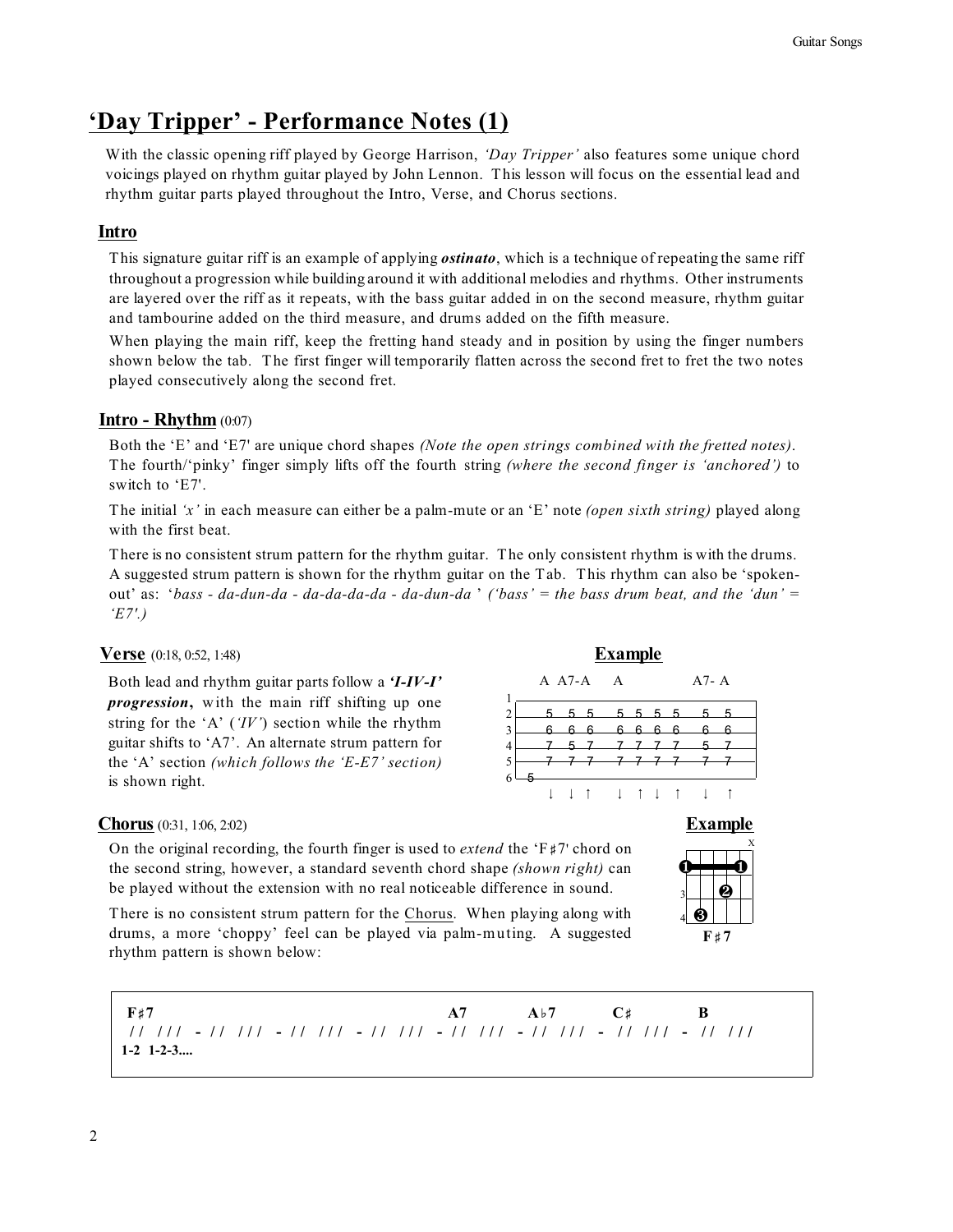# **The Beatles - 'Day Tripper' (2)**

### **Bridge - Riff** (1:20 - 1:30)

*- Finger numbers to fret with shown below tab. Support fingers for bending are shown in ( ).*



# **Bridge - Solo** (1:31 - 1:41)



# **Bridge - Chords** (1:20 - 1:41)



### **Bridge - Guitar 3** (1:20 - 1:41)

| (B) |  |  |  |      |  |                          |  |
|-----|--|--|--|------|--|--------------------------|--|
|     |  |  |  |      |  |                          |  |
|     |  |  |  |      |  |                          |  |
|     |  |  |  |      |  |                          |  |
|     |  |  |  |      |  |                          |  |
|     |  |  |  |      |  |                          |  |
|     |  |  |  |      |  |                          |  |
|     |  |  |  | Aaah |  | Aaah Aaah Aaah Aaah Aaah |  |

#### **Coda** (2:17 *- played same as Intro till*

E7

Day tripper... Day Tripper yeah...